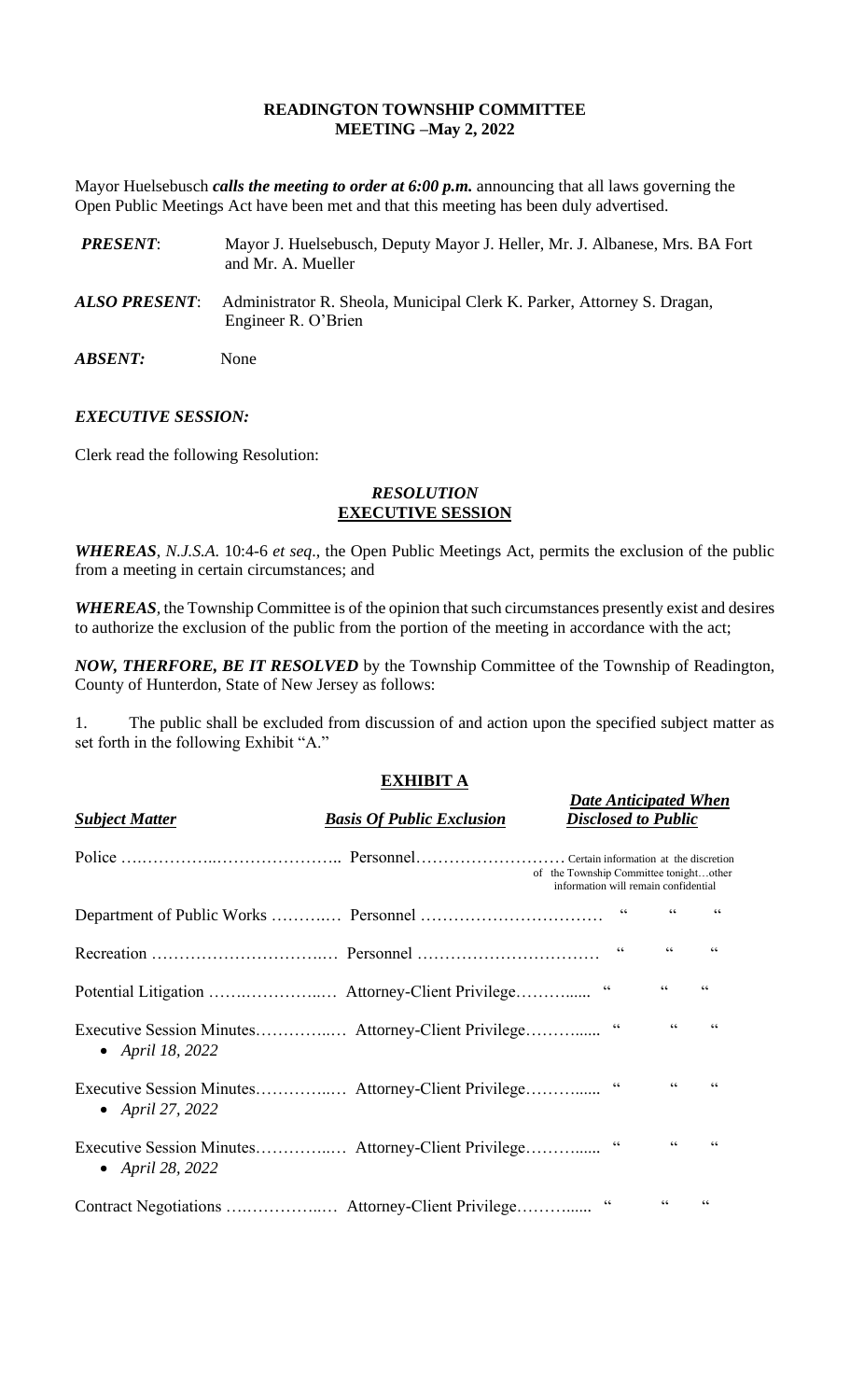Readington Township Committee Meeting – May 2, 2022 Page 2 of 16

Affordable Housing..…………..…..….. Potential Litigation…………..…… " " "

Civil Action Summons / ………………. Litigation…………………………. " " " Rosedale and Rosehill Cemetery Association vs. Township of Readington and the Township of Committee of the Township of Readington

It is anticipated at this time that the stated subject matter will be made public on or about the time set forth in Exhibit "A."

2. This Resolution shall take effect immediately.

*A MOTION* was made by Mrs. Fort to adopt this resolution, seconded by Mr. Albanese with a vote of ayes all, nays none recorded.

The meeting reconvened at 7:38 p.m.

Mayor Huelsebusch led those present in the *Salute to the Flag.*

#### *Personnel / Police*

The following resolution was offered for consideration:

#### *#R-2022-69*

#### *TOWNSHIP OF READINGTON*

#### *HUNTERDON COUNTY, NEW JERSEY*

*WHEREAS*, the Readington Police Department had a vacancy in the rank of Sergeant due to the retirement of Det Sgt F/C Alexander HooFatt; and

*WHEREAS*, after testing and several rounds of interviews, the Township Administrator as Appropriate Authority recommended the promotion of Officer Jack Mazellan to the rank of Corporal; and

*BE IT RESOLVED,* this Resolution shall confirm the appointment of Jack Mazellan as Corporal effective April 4, 2022.

*A MOTION* was made by Mrs. Fort to adopt this resolution, seconded by Mr. Heller and on Roll Call vote the following was recorded:

| Mr. Albanese      | - Aye  |
|-------------------|--------|
| Mrs. Fort         | - Aye  |
| Mr. Heller        | $-Aye$ |
| Mr. Mueller       | $-Aye$ |
| Mayor Huelsebusch | - Aye  |

The following resolution was offered for consideration:

#### *#R-2022-70*

#### *TOWNSHIP OF READINGTON*

#### *HUNTERDON COUNTY, NEW JERSEY*

*WHEREAS*, the Readington Police Department had a vacancy in the rank of Sergeant due to the retirement of Det Sgt F/C Alexander HooFatt; and

*WHEREAS*, after testing and several rounds of interviews, the Township Administrator as Appropriate Authority recommended the promotion of Officer Raymond Mackiewicz to the rank of Sergeant (Probationary); and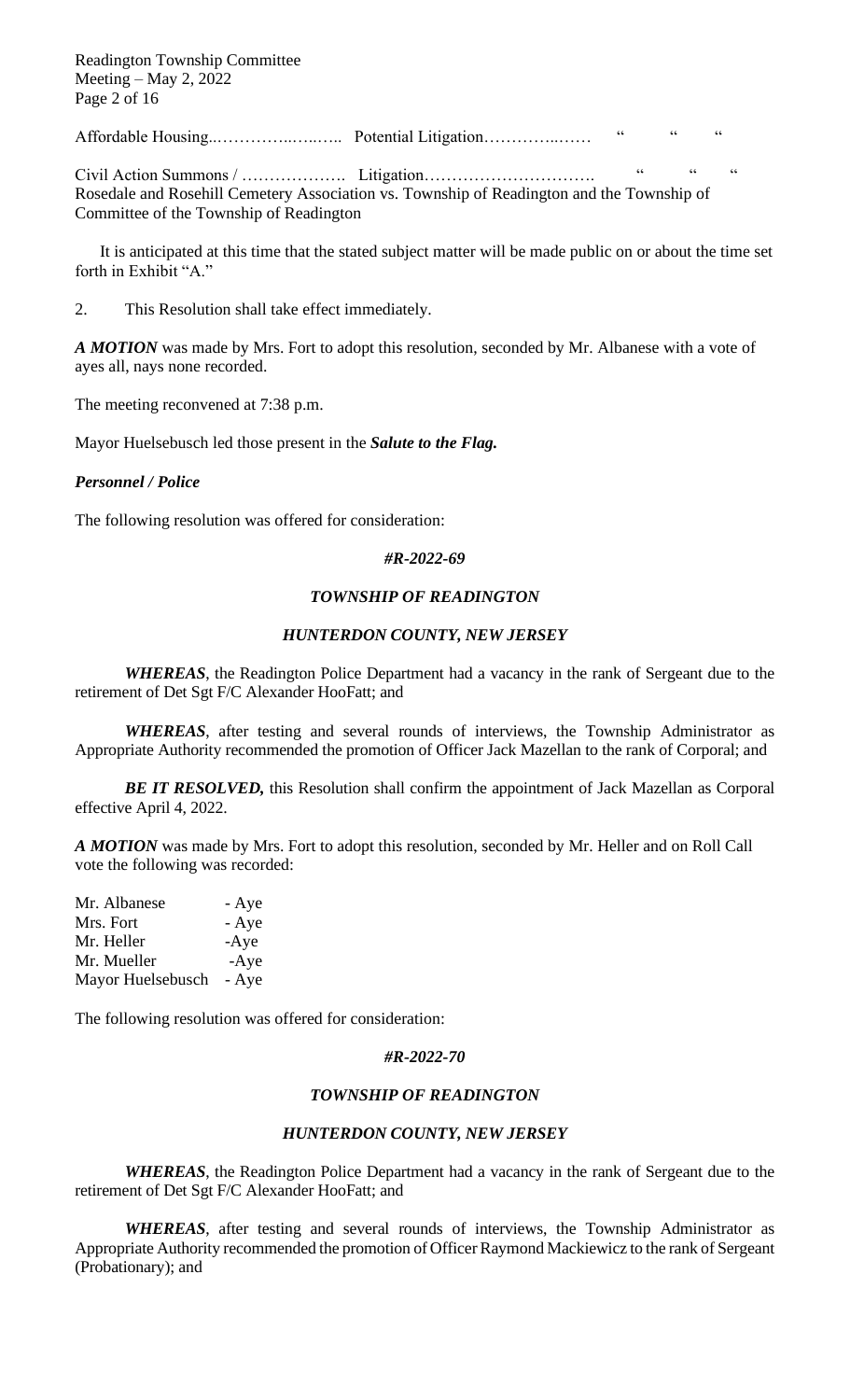Readington Township Committee Meeting – May 2, 2022 Page 3 of 16

#### *Resolution #R-2022-70 cont'd:*

**BE IT RESOLVED,** this Resolution shall confirm the appointment of Raymond Mackiewicz as Sergeant (Probationary) effective April 4, 2022.

*A MOTION* was made by Mrs. Fort to adopt this resolution, seconded by Mr. Heller and on Roll Call vote the following was recorded:

| Mr. Albanese      | - Aye  |
|-------------------|--------|
| Mrs. Fort         | - Aye  |
| Mr. Heller        | $-Aye$ |
| Mr. Mueller       | $-Aye$ |
| Mayor Huelsebusch | - Aye  |

The following resolution was offered for consideration:

#### *#R-2022-71*

#### *TOWNSHIP OF READINGTON*

## *HUNTERDON COUNTY, NEW JERSEY*

*WHEREAS*, the Readington Police Department had a vacancy in the rank of Chief of Police due to the retirement of Joseph Greco; and

*WHEREAS,* the Police Department, in order to maintain a chain of command, the Appropriate Authority appointed Lt John Insabella as Officer in Charge, effective November 24, 2021; and

*WHEREAS*, the promotional process is not complete and in recognition of the additional responsibilities as Officer in Charge, the Township Committee hereby increases Lt John Insabella' s salary by an additional \$1,500 per month retroactive to January 1, 2022; and

*BE IT RESOLVED,* this Resolution shall confirm the adjustment of Lt John Insabella's salary as per the above.

*A MOTION* was made by Mrs. Fort to adopt this resolution, seconded by Mr. Heller and on Roll Call vote the following was recorded:

| Mr. Albanese      | - Aye  |
|-------------------|--------|
| Mrs. Fort         | - Aye  |
| Mr. Heller        | $-Aye$ |
| Mr. Mueller       | $-Aye$ |
| Mayor Huelsebusch | - Aye  |

The following resolution was offered for consideration:

#### *#R-2022-72*

#### *TOWNSHIP OF READINGTON*

#### *HUNTERDON COUNTY, NEW JERSEY*

*WHEREAS*, the Readington Police Department had a vacancy in the position of Secretary due to the untimely passing of Harlean Kuzmiw; and

*WHEREAS*, after advertising and several rounds of interviews, one candidate became the consensus choice; and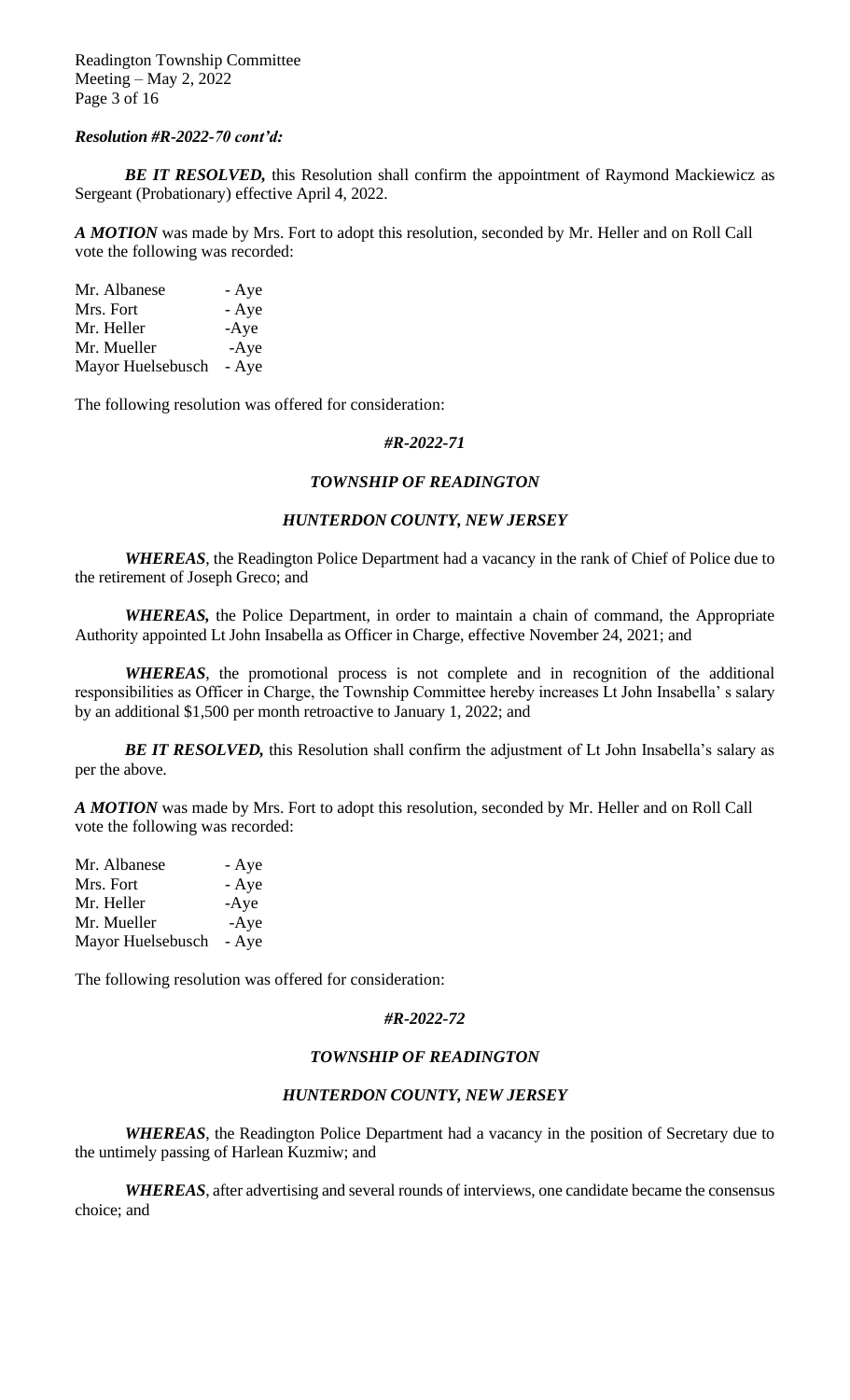#### *Resolution #R-2022-72 cont'd:*

*BE IT RESOLVED,* Nicole Dietrick is hereby appointed Administrative Assistant in the Readington Police Department at the annual salary of \$45,000 per annum with all usual and customary benefits afforded to full-time employees, pending and subject to a complete background investigation by the Readington Police Department.

*A MOTION* was made by Mrs. Fort to adopt this resolution, seconded by Mr. Mueller and on Roll Call vote the following was recorded:

| Mr. Albanese      | - Aye  |
|-------------------|--------|
| Mrs. Fort         | - Aye  |
| Mr. Heller        | $-Aye$ |
| Mr. Mueller       | $-Aye$ |
| Mayor Huelsebusch | - Aye  |

#### *Personnel / Public Works*

The following resolution was offered for consideration:

#### *#R-2022-73*

# *TOWNSHIP OF READINGTON RESOLUTION*

*WHEREAS,* Jamie Reynolds was hired as Secretary in the Construction Code Office on October 9, 2017, and later transferred to the Department of Public Works; and

*WHEREAS,* Jamie Reynolds has tendered her resignation effective May 13, 2022*;* and

*WHEREAS*, the Township Committee hereby accepts Jamie Reynolds resignation; and

*NOW THEREFORE BE IT RESOLVED* the Township Committee wishes Jamie Reynolds success in her endeavors.

*A MOTION* was made by Mrs. Fort to adopt this resolution, seconded by Mr. Heller and on Roll Call vote the following was recorded:

| Mr. Albanese      | - Aye  |
|-------------------|--------|
| Mrs. Fort         | - Aye  |
| Mr. Heller        | $-Aye$ |
| Mr. Mueller       | $-Aye$ |
| Mayor Huelsebusch | - Aye  |

The following resolution was offered for consideration:

## *#R-2022-74*

# *TOWNSHIP OF READINGTON*

## *HUNTERDON COUNTY, NEW JERSEY*

*WHEREAS*, the Readington Department of Public Works had a vacancy in the position of Crew Leader due to the retirement of John Vurkio; and

*WHEREAS*, the Department of Public Works, in order to maintain efficient operations, posted the position as per Teamster Contract requirements; and

*WHEREAS*, five candidates applied for the position and after several rounds of interviews, James Bolek has been selected as the most qualified for the position; and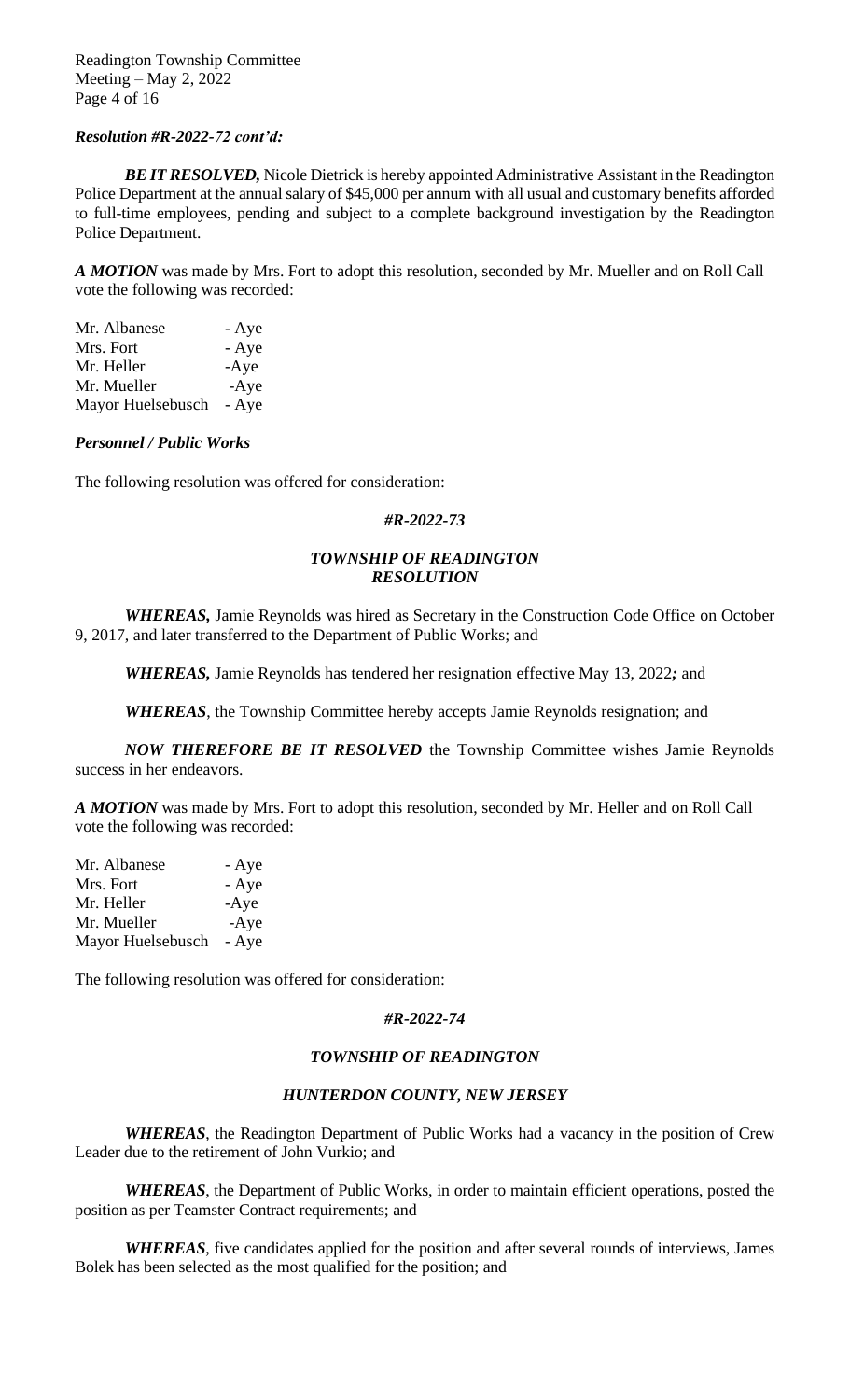# *Resolution #R-2022-74 cont'd:*

**BE IT RESOLVED,** this Resolution shall appoint James Bolek as Crew Leader at the salary specified in the current Collective Bargained agreement with Teamsters Local 469; and

**BE IT FURTHER RESOLVED**, this appointment shall take effect immediately.

*A MOTION* was made by Mrs. Fort to adopt this resolution, seconded by Mr. Heller and on Roll Call vote the following was recorded:

| Mr. Albanese      | - Aye  |
|-------------------|--------|
| Mrs. Fort         | - Aye  |
| Mr. Heller        | $-Aye$ |
| Mr. Mueller       | $-Aye$ |
| Mayor Huelsebusch | - Aye  |

## *Personnel / Public Works*

Mayor Huelsebusch stated that this matter remains in Executive Session.

## *Personnel / Recreation*

Mayor Huelsebusch stated that this matter remains in Executive Session.

# *Attorney-Client Privilege / Potential Litigation*

Mayor Huelsebusch stated that this matter remains in Executive Session.

# *Attorney-Client Privilege / Executive Session Minutes / April 18, 2022*

*A MOTION* was made by Mrs. Fort to approve the Executive Session Minutes of April 18, 2022, for content only, seconded by Mr. Heller with a vote of ayes all, nays none recorded.

## *Attorney-Client Privilege / Executive Session Minutes / April 27, 2022*

*A MOTION* was made by Mrs. Fort to approve the Executive Session Minutes of April 27, 2022, for content only, seconded by Mr. Heller with a vote of ayes all, nays none recorded.

# *Attorney-Client Privilege / Executive Session Minutes / April 28, 2022*

*A MOTION* was made by Mrs. Fort to approve the Executive Session Minutes of April 28, 2022, for content only, seconded by Mr. Heller with a vote of ayes all, nays none recorded. Mr. Albanese abstained since he was not present at that meeting.

# *Attorney-Client Privilege / Contract Negotiations*

Mayor Huelsebusch stated that this matter remains in Executive Session.

# *Potential Litigation / Affordable Housing*

Mayor Huelsebusch stated that this matter remains in Executive Session.

# *Litigation / Civil Action Summons / Rosedale and Rosehill Cemetery Association vs. Township of Readington and the Township Committee of the Township of Readington*

Mayor Huelsebusch stated that this matter remains in Executive Session.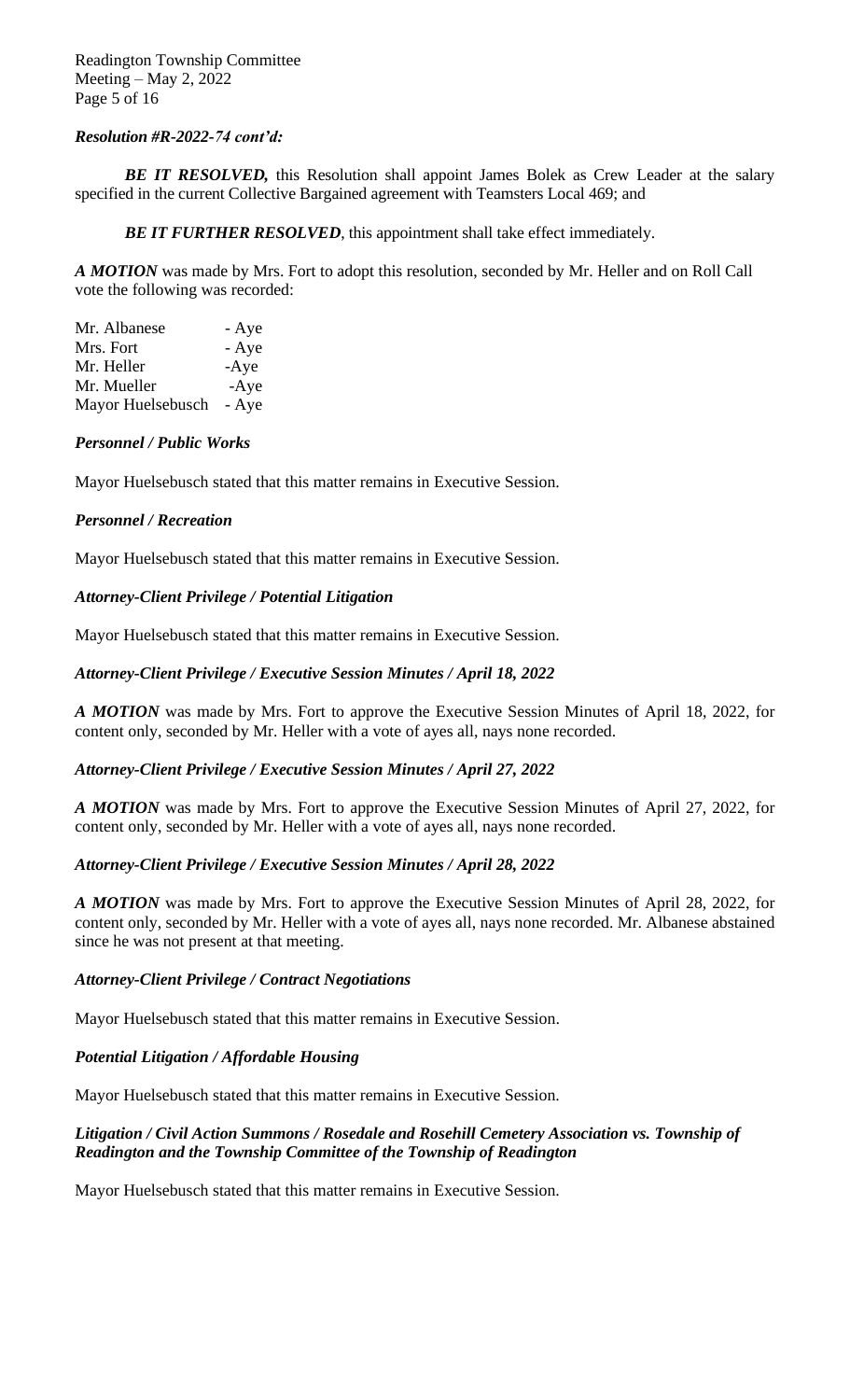Readington Township Committee Meeting – May 2, 2022 Page 6 of 16

# *CONSENT AGENDA:*

Mayor Huelsebusch read the following statement:

*All items listed with an asterisk "\*" are considered to be routine by the Township Committee and will be enacted by one motion. There will be no separate discussion of these items unless a committee member or citizen requests, in which event the item will be removed from the General Order of Business and considered in its normal sequence on the agenda.*

John Broten, Dogwood Drive, requested to remove *Minutes from the April 27th and April 28th meeting* from the Consent Agenda.

## 1. \* **APPROVAL OF MINUTES** of meeting of April 18, 2022

## 2. *\* Approval of LOSAP Lists for Y2021*

The following resolution was offered for consideration:

#### *#R-2022-75*

#### *TOWNSHIP OF READINGTON*

#### *APPROVAL OF LOSAP LISTS FOR Y2021*

*WHEREAS*, the Township of Readington created a Public Safety Length of Service Award Program (LOSAP) through Ordinance #08-99 (amended in its entirety 8-5-2002 by Ordinance #31- 2002) and voted upon via referendum on November 2, 1999, and

*WHEREAS,* in accordance with NJAC 5:30-14.10, the Governing Body must annually approve the LOSAP contribution list; and

*WHEREAS,* said attached list has been reviewed and found to be accurate; and

*WHEREAS*, the total amount of payment for both the Volunteer Fire Company members and the Rescue Squad members is \$76,000.00.

*NOW, THEREFORE, BE IT RESOLVED*, that the Township Committee of the Township of Readington does hereby approve the 2021 LOSAP contribution list in the amount of \$76,000.00.

## 3. \* *Payment of Bills –* (Complete bill list is on file in Clerk's Office)

| <b>Fund Description</b>      | Fund No. | <b>Received Total</b> |
|------------------------------|----------|-----------------------|
| <b>CURRENT FUND</b>          | $1-01$   | \$<br>2,489.40        |
| <b>CURRENT FUND</b>          | $2 - 01$ | \$<br>439,712.75      |
| <b>SEWER APPROPRIATIONS</b>  | $2 - 02$ | \$<br>109,315.34      |
| <b>TRUST FUNDS</b>           | $X-03$   | \$<br>11,155.79       |
| MISC REFUND, COUNTY TAX,     |          |                       |
| <b>LIENS</b>                 | $X-05$   | 3,234,756.76          |
| PAYROLL DEDUCTIONS           | $X-06$   | \$<br>193,182.87      |
| REGIONAL AND LOCAL           |          |                       |
| <b>SCHOOL TAX</b>            | $X-07$   | 6,753,764.54          |
| <b>2020 CAP IMPROVEMENTS</b> | $X-20$   | \$<br>233.49          |
| <b>2021 CAP IMPROVEMENTS</b> | $X-21$   | \$<br>500.00          |
| <b>TOTAL OF ALL FUNDS</b>    |          | 10,745,110.94         |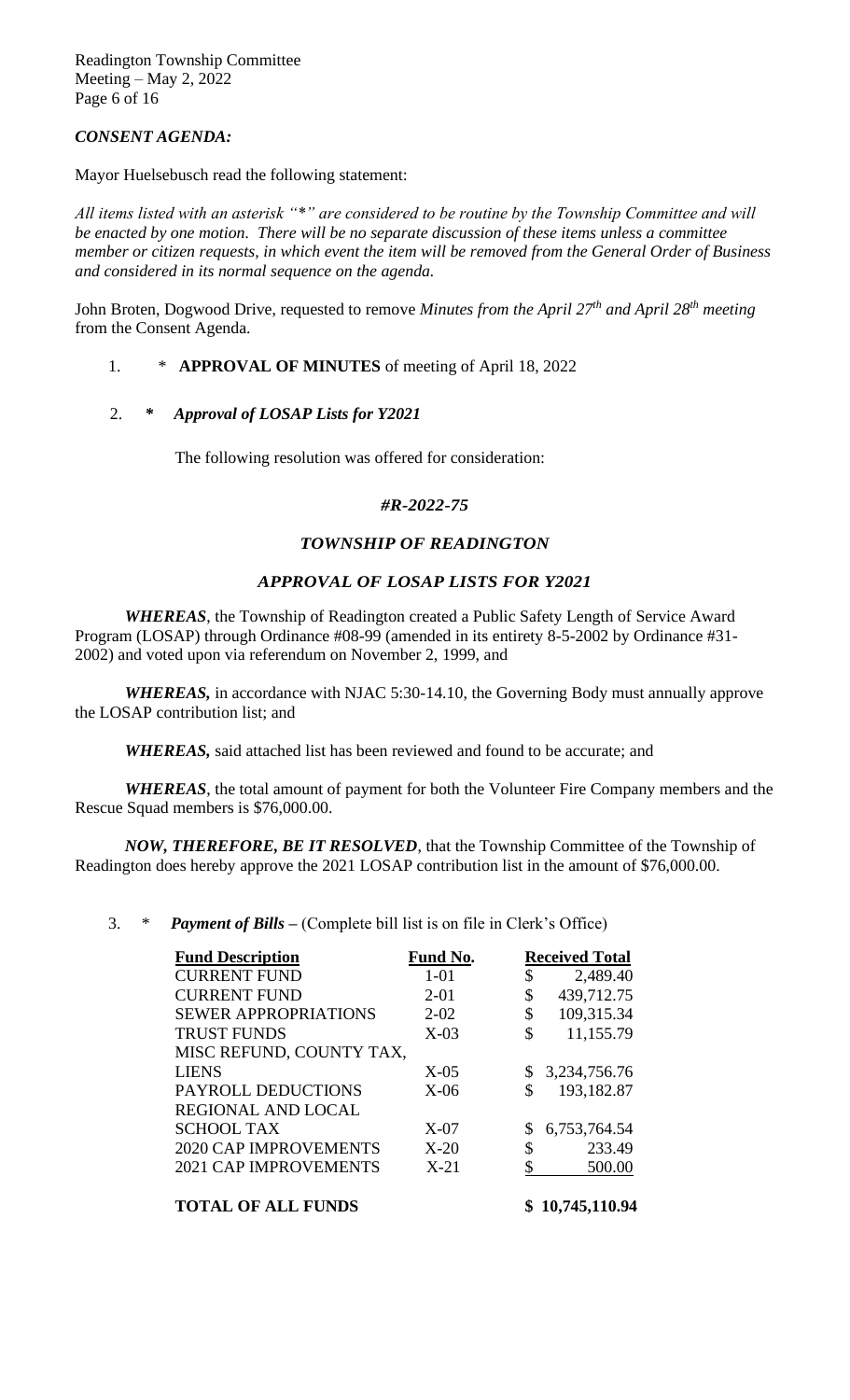Readington Township Committee Meeting – May 2, 2022 Page 7 of 16

*A MOTION* was made by Mrs. Fort to approve the Consent Agenda (*with the removal of the minutes for 4/27 and 4/28 meeting*), seconded by Mr. Heller and on Roll Call vote the following was recorded:

| Mr. Albanese      | - Aye  |
|-------------------|--------|
| Mrs. Fort         | - Aye  |
| Mr. Heller        | $-Aye$ |
| Mr. Mueller       | $-Aye$ |
| Mayor Huelsebusch | - Aye  |

# *APPROVAL OF MINUTES of meetings of April 27 & 28, 2022*

John Broten, Dogwood Drive, commented on the special meetings and inquired about the notice for the meetings.

Andrew Roth, County Road 523, commented on the importance of meeting notices in the newspaper in addition to the website.

Trevor Izzo, Mullen Road, inquired about the agenda for the special meetings.

*A MOTION* was made by Mrs. Fort to approve the April 27 and April 28, 2022 minutes, seconded by Mr. Heller with a vote of ayes all, nays none recorded. Mr. Albanese abstained from voting on the April 28, 2022 minutes since he was not present at that meeting.

**COMMENTS FROM THE PUBLIC** for items listed on the agenda only

Todd Terricone, Lamington Road, inquired about the Performance Bonds for Ryland Developers.

Karen Matorano, Governor Road, inquired about funding for landscaping for the island on the boulevard at Hedgerow Estates.

# *PUBLIC HEARINGS*

As it was after 7:45 p.m., *A MOTION* was made by Mr. Heller to adjourn the regular meeting to hold a Public Hearing, seconded by Mr. Albanese with a vote of ayes all, nays none recorded.

Clerk read by Title:

## *2022 Municipal Budget*

Township Chief Financial Officer Thomas Ferry gave a slide presentation on the 2022 Budget, highlighting key facts, a comparison to 2021, analysis of revenue by category, appropriations by department and the projected 2022 overall tax rate.

Mayor Huelsebusch asked if there were any comments from the governing body.

There were none.

Mayor Huelsebusch asked if there were any comments from the Public.

John Broten, Dogwood Drive, commented on the increase in appropriations to emergency services. Mr. Broten further commented on the reduction in annual debt in relation to the debt service increase and the line item for Township Committee salaries.

Andrew Roth, County Road 523, commented on the school portion of the budget and inquired about the funds for public safety.

*A MOTION* was made by Mrs. Fort to close the Public Hearing and open the regular meeting, seconded by Mr. Heller with a vote of ayes all, nays none recorded.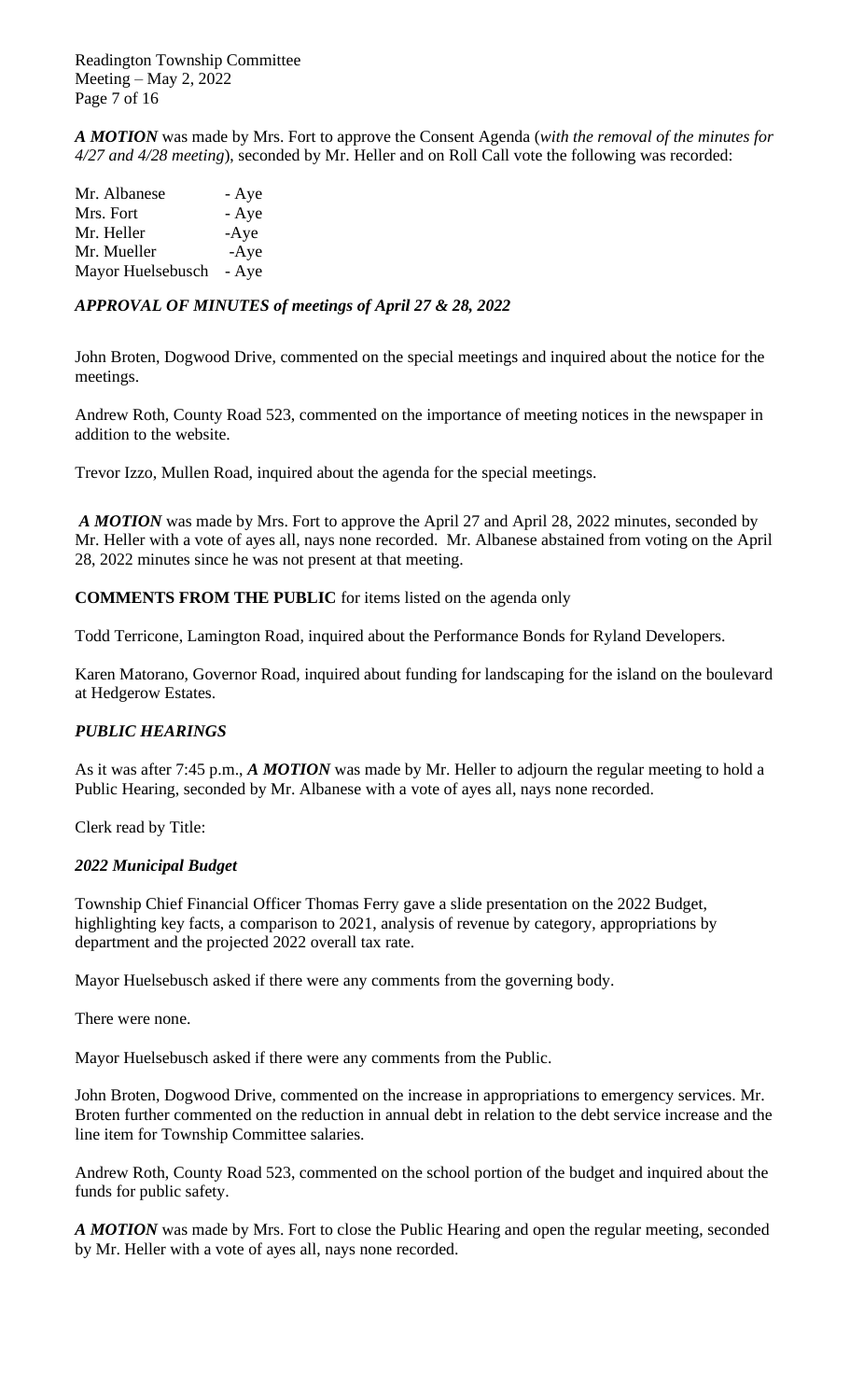Readington Township Committee Meeting – May 2, 2022 Page 8 of 16

Clerk read by Title:

## *2022 Municipal Budget*

*A MOTION* was made by Mr. Albanese to adopt the *2022 Municipal Budget*, seconded by Mr. Heller and on Roll Call vote the following was recorded:

Mr. Albanese - Aye Mrs. Fort - Aye Mr. Heller -Aye Mr. Mueller -Aye Mayor Huelsebusch - Aye

*A MOTION* was made by Mr. Albanese to adjourn the regular meeting to hold a Public Hearing, seconded by Mr. Heller with a vote of ayes all, nays none recorded.

Clerk read by Title:

## *BOND ORDINANCE PROVIDING FOR VARIOUS CAPITAL IMPROVEMENTS IN AND BY THE TOWNSHIP OF READINGTON, IN THE COUNTY OF HUNTERDON, NEW JERSEY, APPROPRIATING \$2,218,000 THEREFOR AND AUTHORIZING THE ISSUANCE OF \$1,876,088 BONDS OR NOTES OF THE TOWNSHIP TO FINANCE PART OF THE COST THEREOF*

#### *ORDINANCE #13-2022*

Mayor Huelsebusch asked if there were any comments from the governing body.

There were none.

Mayor Huelsebusch asked if there were any comments from the public.

There were none.

*A MOTION* was made by Mrs. Fort to close the Public Hearing and open the regular meeting, seconded by Mr. Heller with a vote of ayes all, nays none recorded.

Clerk read by Title:

#### *BOND ORDINANCE PROVIDING FOR VARIOUS CAPITAL IMPROVEMENTS IN AND BY THE TOWNSHIP OF READINGTON, IN THE COUNTY OF HUNTERDON, NEW JERSEY, APPROPRIATING \$2,218,000 THEREFOR AND AUTHORIZING THE ISSUANCE OF \$1,876,088 BONDS OR NOTES OF THE TOWNSHIP TO FINANCE PART OF THE COST THEREOF*

#### *ORDINANCE #13-2022*

*A MOTION* was made by Mrs. Fort to adopt this ordinance, seconded by Mr. Heller and on Roll Call vote the following was recorded:

| Mr. Albanese      | - Aye  |
|-------------------|--------|
| Mrs. Fort         | - Aye  |
| Mr. Heller        | $-Aye$ |
| Mr. Mueller       | $-Aye$ |
| Mayor Huelsebusch | - Aye  |

*A MOTION* was made by Mr. Heller to adjourn the regular meeting to hold a Public Hearing, seconded by Mrs. Fort with a vote of ayes all, nays none recorded.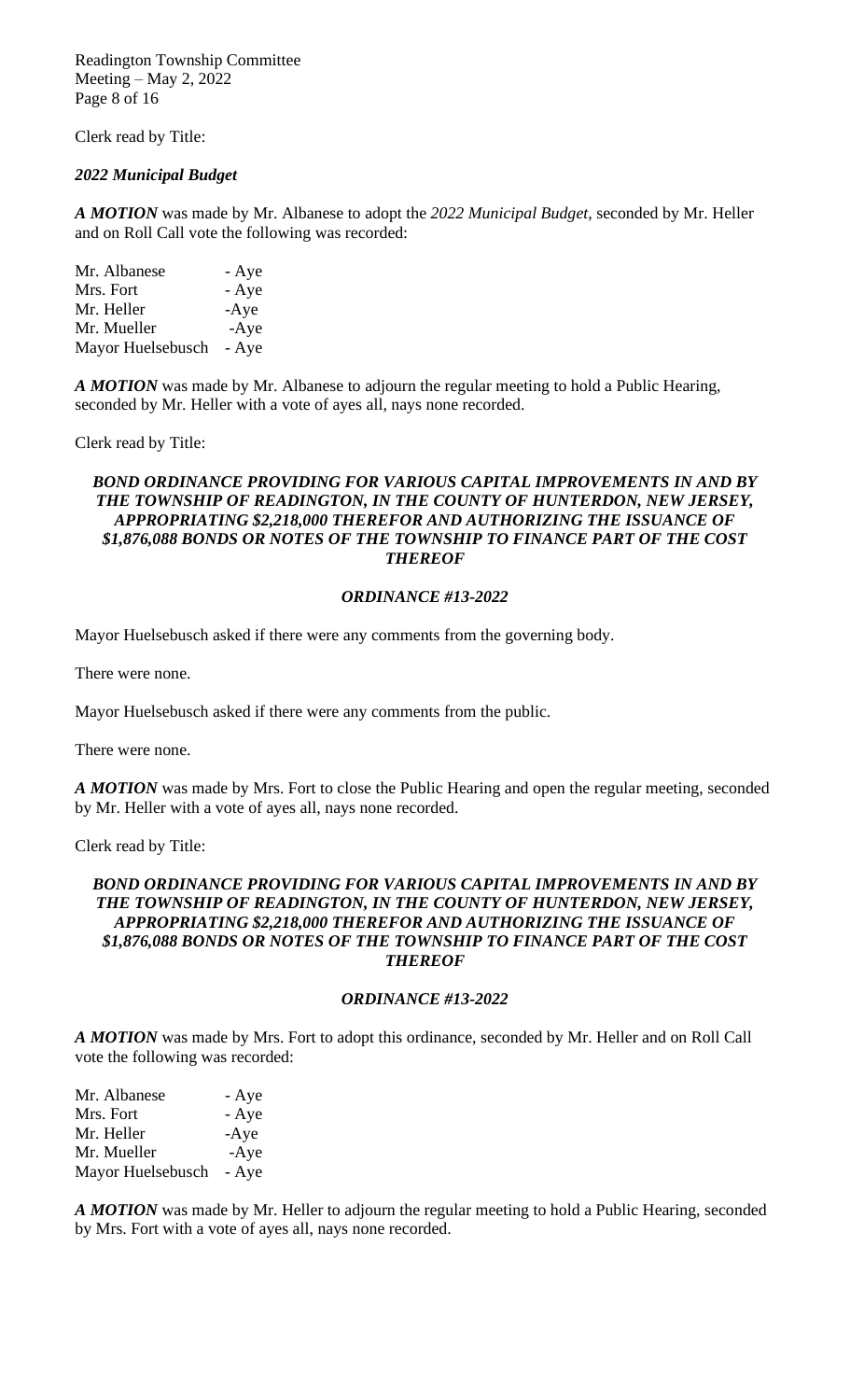Readington Township Committee Meeting – May 2, 2022 Page 9 of 16

Clerk read by Title:

## *ORDINANCE APPROPRIATING \$239,500 FROM THE CAPITAL IMPROVEMENT FUND TO PROVIDE FOR VARIOUS CAPITAL IMPROVEMENTS IN AND BY THE TOWNSHIP OF READINGTON, IN THE COUNTY OF HUNTERDON, NEW JERSEY*

#### *Ordinance #14-2022*

Mayor Huelsebusch asked if there were any comments from the governing body.

There were none.

Mayor Huelsebusch asked if there were any comments from the public.

There were none.

*A MOTION* was made by Mrs. Fort to close the Public Hearing and open the regular meeting, seconded by Mr. Heller with a vote of ayes all, nays none recorded.

Clerk read by Title:

#### *ORDINANCE APPROPRIATING \$239,500 FROM THE CAPITAL IMPROVEMENT FUND TO PROVIDE FOR VARIOUS CAPITAL IMPROVEMENTS IN AND BY THE TOWNSHIP OF READINGTON, IN THE COUNTY OF HUNTERDON, NEW JERSEY*

#### *Ordinance #14-2022*

*A MOTION* was made by Mrs. Fort to adopt this ordinance*,* seconded by Mr. Heller and on Roll Call vote the following was recorded:

| Mr. Albanese      | - Aye  |
|-------------------|--------|
| Mrs. Fort         | - Aye  |
| Mr. Heller        | $-Aye$ |
| Mr. Mueller       | $-Aye$ |
| Mayor Huelsebusch | - Aye  |

## *CORRESPONDENCE / OTHER INFORMATION*

- 1. Letter dated April 13, 2022, from Jennifer Ader, Municipal Clerk, Township of Tewksbury regarding *An Ordinance of the Township of Tewksbury, Hunterdon County, New Jersey Amending and Modifying Section 625, Stormwater Control, of the Development Regulations Ordinance of the Township of Tewksbury.* No action taken.
- 2. Letter dated April 18, 2022 from Jennifer Ader, Municipal Clerk, Township of Tewksbury regarding *An Ordinance of the Township of Tewskbury, Hunterdon, New Jersey Amending Title 12, Streets, Sidewalks and Public Places, Chapter 12.12, Excavations, of the Township Code of Ordinances* and *An Ordinance of the Township of Tewksbury, Hunterdon County, New Jersey Amending and Supplementing the Township Development Regulations Ordinance to Include a New Defintion in Section 301 "Words and Terms Defined" and to Create a New Inclusionary Overlay District in Section 714.2 "AR-1 Affordable Residential District Overlay"* and *An Ordinance of the Township of Tewksbury, Hunterdon County, New Jersey Creating Title 3, Revenue and Finance, Chapter 3.16, Farmland Assessment Inspection Fee, of the Township Code of Ordinances.* No action taken.
- 3. Letter dated April 19, 2022, from Shana Goodchild, Land Use Administrator, Township of Tewksbury, regarding *Notice of Public Hearing to Consider Adoption of an Amendment to the Land Use Plan Element of the 2003 Master Plan of Tewksbury Township.* No action taken.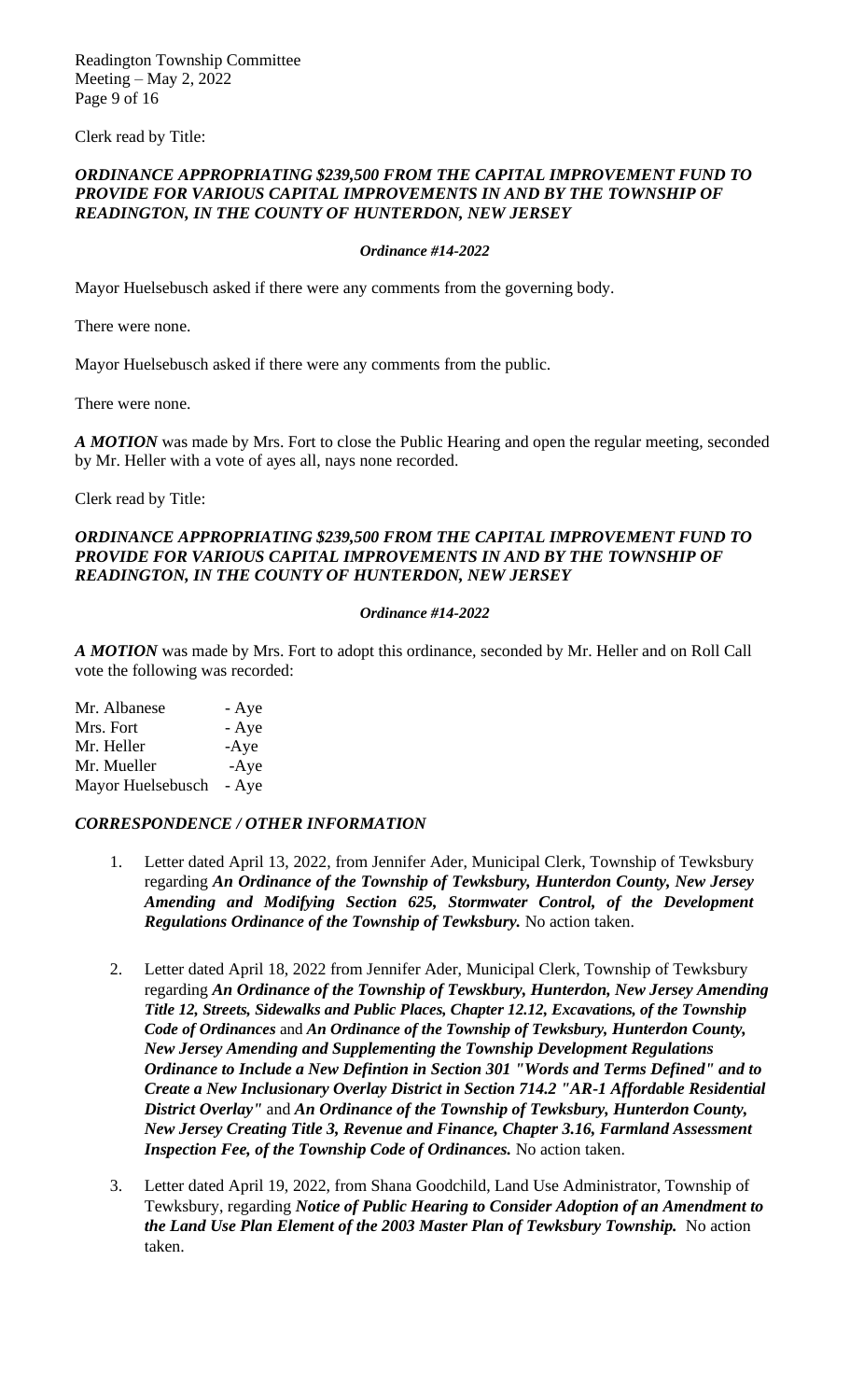# *NEW BUSINESS*

- 1. *Acceptance of Performance Bonds / Ryland Developers, LLC (Block 14, 29.02 & 29.03)*
	- Bond No. FP0025396 (Safety and Stabilization)
	- Bond No. FP0025397 (Perimeter Buffer Landscaping)

Todd Terricone, Lamington Road, commented on the safety at the site.

 *A MOTION* was made by Mrs. Fort to accept the replacement performance bonds (Safety and Stabilization and Perimeter Buffer Landscaping) for Ryland Developers LLC, seconded by Mr. Heller and on Roll Call vote the following was recorded:

| Mr. Albanese            | - Aye  |
|-------------------------|--------|
| Mrs. Fort               | - Aye  |
| Mr. Heller              | $-Aye$ |
| Mr. Mueller             | $-Aye$ |
| Mayor Huelsebusch - Aye |        |

## 2. *Resolution Certifying Availability of Funds Upon Adoption of Budget*

The following resolution was offered for consideration:

#### *#R-2022-76*

#### *TOWNSHIP OF READINGTON RESOLUTION*

## **CERTIFICATION OF AVAILABILITY OF FUNDS**

I hereby certify that funds are available for the following professional contracts for the year 2022: (All are provided for in the 2022 municipal budget unless otherwise noted) This Resolution replaces the following Resolutions adopted during the Temporary Budget term:

- #2022-13 Lerch, Vinci & Higgins, Municipal Auditors
- #2022-14 Sharon Dragan, Esq., Township Attorney
- #2022-15 McManimon and Scotland, Bond Counsel
- #2022-16 Martin Allen, Tax Attorney
- #2022-17 Fischer and Phillips, Labor Attorney
- #2022-18 Van Cleef Engineering and Associates
- #2022-19 Finelli Engineering
- #2022-20 Clarke♦Caton♦Hintz, Professional Planners
- #2022-21 Brian Davis, Esq. & Stephen Davis, Esq., Municipal Prosecutor
- #2022-22 Robert Ballard, III, Alternate Prosecutor
- #2022-23 Scott Mitzner, Public Defender
- #2022-24 Anthony Rotunno, Esq., Alt. Public Defender
- #2022-25 Jeffrey Surenian Associates, Special Counsel
- #2022-26 Gebhardt & Kiefer, Special Counsel
- #2022-27 Matthew Giacobbe, Esq., Special Counsel
- #2022-28 JEC Computers LLC
- #2022-29 Advanced Engineering Inspections (AEIS) Services
- #2022-30 Animal Control Solutions
- #2022-31 Princeton Public Affairs Group, Governmental Relation Matters

Certified by: *Thomas Ferry, Chief Financial Officer*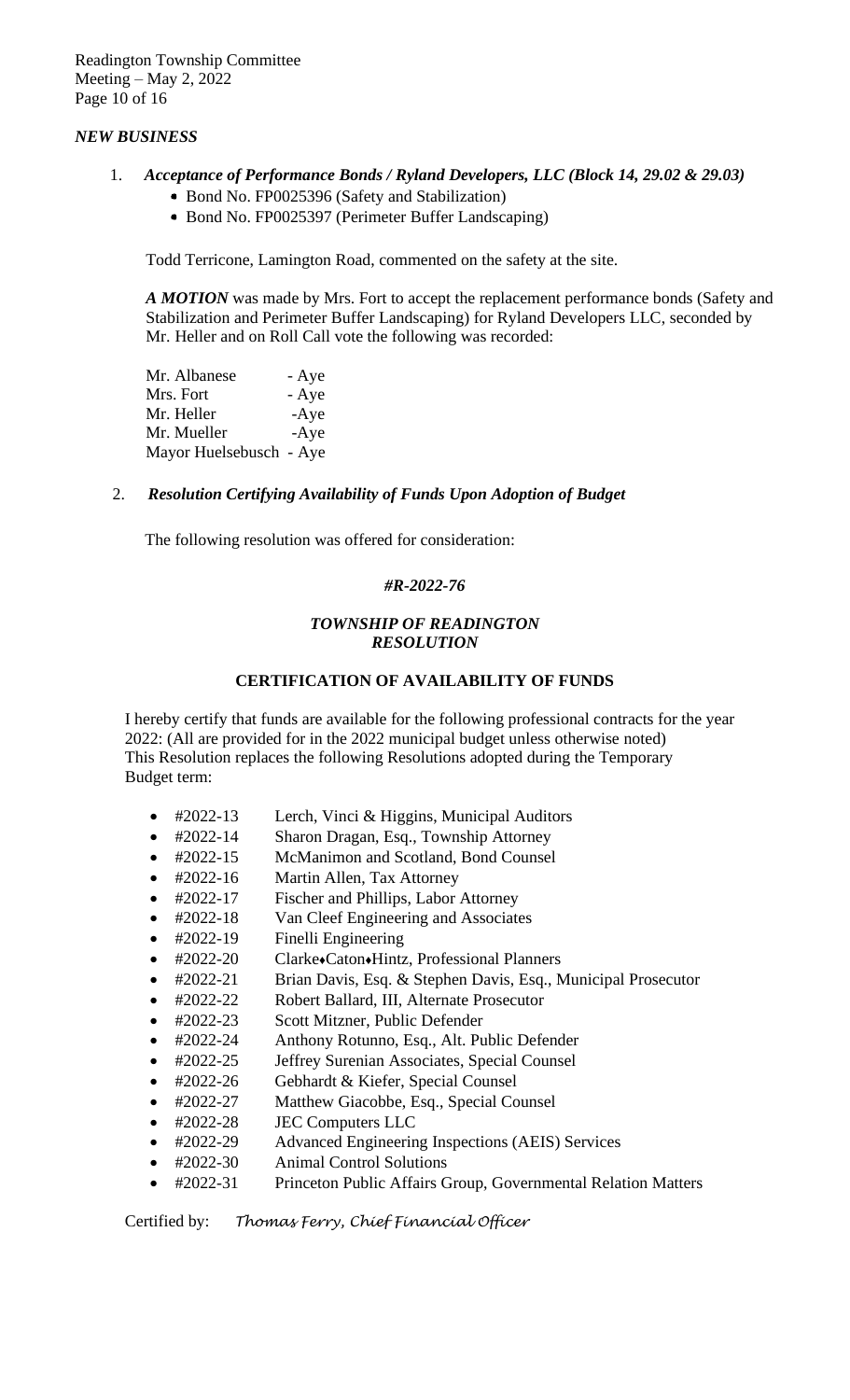Readington Township Committee Meeting – May 2, 2022 Page 11 of 16

*A MOTION* was made by Mr. Heller to adopt this resolution*,* seconded by Mr. Albanese and on Roll Call vote the following was recorded:

| Mr. Albanese      | - Aye  |
|-------------------|--------|
| Mrs. Fort         | - Aye  |
| Mr. Heller        | $-Aye$ |
| Mr. Mueller       | $-Aye$ |
| Mayor Huelsebusch | - Aye  |

#### 3. *Open Space Advisory Board Vacancy*

 Mrs. Fort requested consideration of the previous policy of naming appointments, allowing all members of the Committee to review Citizen Leadership applications prior to filling vacancies on the boards.

A MOTION was made by Mr. Mueller to appoint Ryan Dunn, as 1<sup>st</sup> Alternate, to fill unexpired term (12/21/23) created by resignation of Sandra Madon, on the Open Space Advisory Board seconded by Mr. Heller with a vote of ayes all, nays none recorded.

# 4. *Application for Special Events Permit / Request to Waive \$100 Fee / Three Bridges Volunteer Fire Company 5 Mile Run*

*A MOTION* was made by Mr. Heller to approve the special event permit application and waive the \$100 application fee, seconded by Mrs. Fort with a vote of ayes all, nays none recorded.

#### 5. *Application for Special Events Permit / Readington Hop Farm / Motorcycle Ride*

*A MOTION* was made by Mr. Heller to approve the special event permit application, seconded by Mr. Albanese with a vote of ayes all, nays none recorded.

## 6. *Application for Special Events Permit / Readington Hop Farm / MaiFest Celebration*

*A MOTION* was made by Mr. Heller to approve the special event permit application, seconded by Mr. Albanese with a vote of ayes all, nays none recorded.

## 7. *Annual Coin Toss Fundraisers / Three Bridges Fire Company*

*A MOTION* was made by Mr. Heller to approve the annual coin toss fundraiser, seconded by Mr. Albanese with a vote of ayes all, nays none recorded.

8. *An Ordinance of the Township of Readington Amending Chapter 225 of the Code of Readington Township Entitled "Vehicles and Traffic"*

The following ordinance was offered for introduction:

# *AN ORDINANCE OF THE TOWNSHIP OF READINGTON AMENDING CHAPTER 225 OF THE CODE OF READINGTON TOWNSHIP ENTITLED " VEHICLES AND TRAFFIC"*

## *ORDINANCE #15-2022*

*WHEREAS,* the Township Committee is aware of the safety issues, including numerous stuck and overweight vehicles on Barley Sheaf Road and the bridge; and

**WHEREAS,** the Township Committee is actively monitoring, reviewing, and implementing traffic safety improvements in the township; and

*WHEREAS,* the Township Committee wishes to enhance safety on Barley Sheaf Road; and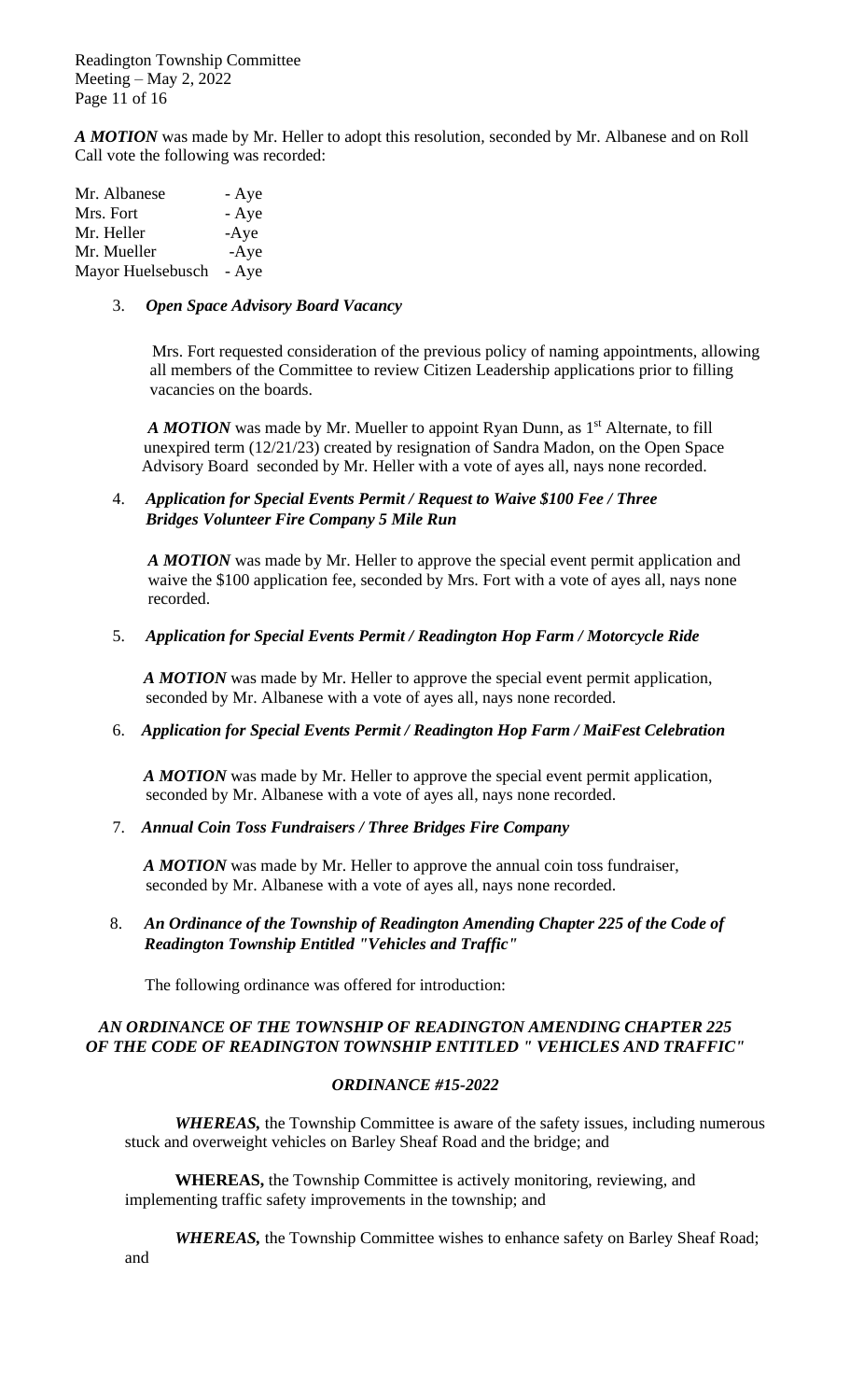# *Ordinance #15-2022 cont'd:*

*NOW, THEREFORE, IT IS ORDAINED* by the Mayor and Township Committee of the Township of Readington in the County of Hunterdon, State of New Jersey that Section 225 of the Code of the Township of Readington is hereby amended as follows:

*SECTION 1*. The findings in the foregoing preambles are incorporated herein as if fully set forth at length.

 *SECTION 2*. Section 225-7(K) Schedule III: Commercial Vehicles over Certain Weights is amended to provide that **Barley Sheaf Road – Entire Length is added to the list.**

*SECTION 3*. The sections, subsections and provisions of this ordinance may be renumbered as necessary or practical for codification purposes.

*SECTION 4.* If any section, paragraph, subsection, clause, or provision of this chapter shall be adjudged by the courts to be invalid, such adjudication shall apply only to the section, paragraph, subsection, clause, or provision so adjudged and the remainder of this chapter shall be deemed valid and effective.

**SECTION 5.** All former traffic ordinances of the Township of Readington, and all ordinances or sections or portions of ordinances or the Readington Township Code which are in conflict with or inconsistent with the provisions of this chapter are hereby repealed, except that this repeal shall not affect or prevent the prosecution or punishment of any person for any act done or committed in violation of any ordinance hereby repealed prior to the taking effect of this chapter.

**SECTION 6.** This ordinance shall become effective immediately upon publication according to law.

*A MOTION* was made by Mr. Heller to introduce this ordinance*,* seconded by Mrs. Fort and on Roll Call vote the following was recorded:

| Mr. Albanese      | - Aye  |
|-------------------|--------|
| Mrs. Fort         | - Aye  |
| Mr. Heller        | $-Aye$ |
| Mr. Mueller       | $-Aye$ |
| Mayor Huelsebusch | - Aye  |

*The Public Hearing was scheduled for May 16, 2022, at 7:45 p.m.*

9. *Planning Board Resolution Memorializing Recommendation that Block 81, Lots 1, 2, 3. & 4 be Designated as a Non-Condemnation Area in Need of Redevelopment Pursuant to the Local Redevelopment and Housing Law, N.J.S.A. 40A:12-1 et seq.*

 James Clavelli from Clarke Caton Hintz was present and provided an overview of the Block 81, Lots 1, 2, 3 & 4 Redevelopment Area and the investigation report that was prepared by their office.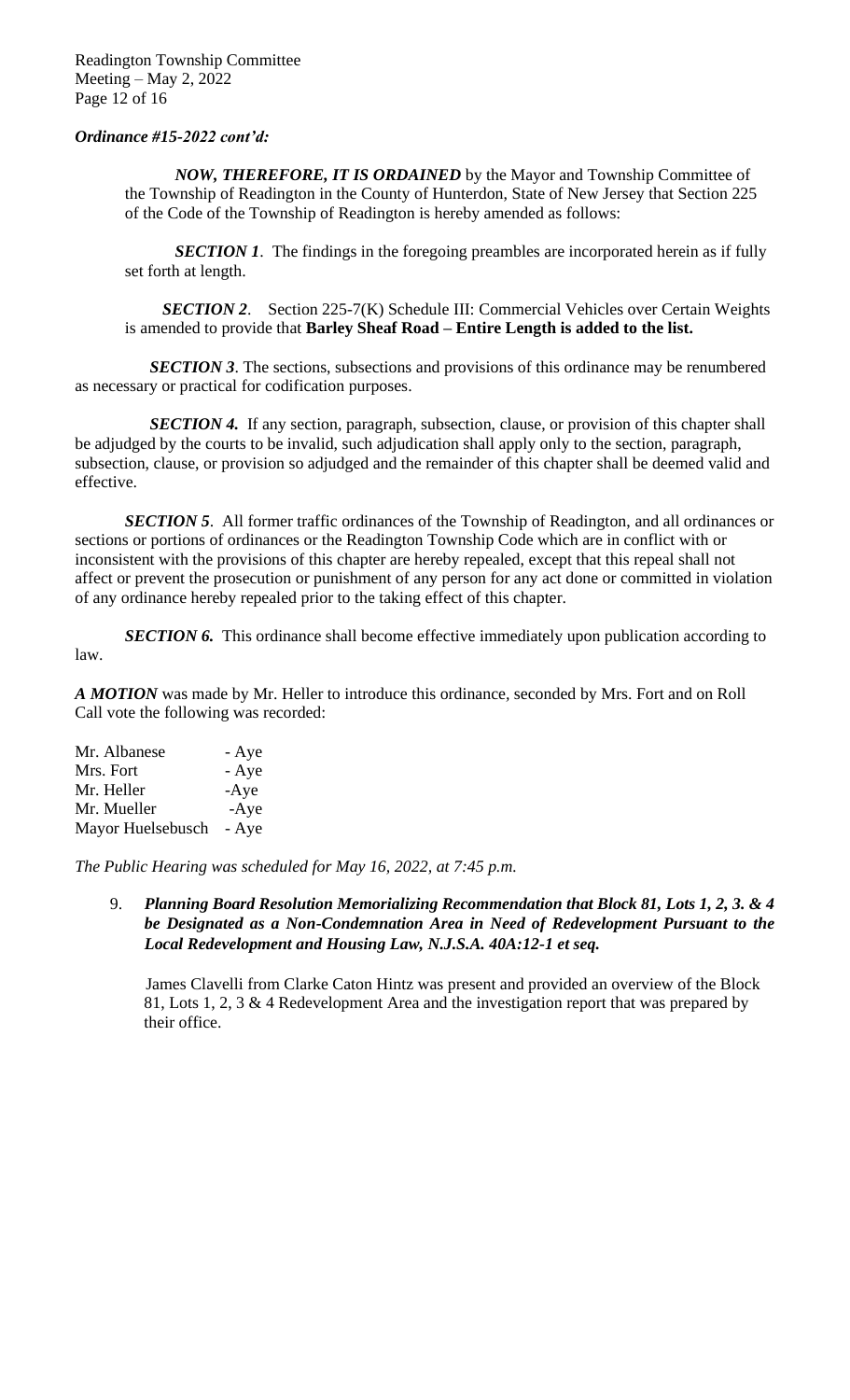Readington Township Committee Meeting – May 2, 2022 Page 13 of 16

The following resolution was offered for consideration:

#### *#R-2022-77*

# *RESOLUTION OF THE TOWNSHIP OF READINGTON COUNTY OF HUNTERDON AND STATE OF NEW JERSEY*

*WHEREAS,* pursuant to *N.J.S.A.* 40A: 12A- 6a and Resolution # R-2018-95, adopted on September 17, 2018, the Township Committee of the Township of Readington ( "Township Committee") directed and authorized the Township of Readington Planning Board ("Planning Board") to conduct an investigation and public hearing to determine whether all or a portion of certain property identified on the tax maps of the Township of Readington (the "Township") as Block 81, Lot 1 constitutes a non-condemnation area in need of redevelopment certain areas of the Township constitute areas in need of redevelopment (the "Study Area"), as set forth in N.J.S.A. 40A:12A-5, pursuant to the Redevelopment and Housing Law, N.J.S.A. 40A:12A-1, et seq. (the "Redevelopment Law"); and

*WHEREAS,* on April 5, 2021, the Township Committee adopted Resolution No. R-2021-60 expanding the Study Area to include three additional lots in Block 81, specifically Block 81, Lots 2, 3, and 4, and directing the Board to undertake an investigation to determine whether all or a portion of certain property identified on the tax maps of the Township as Block 81, Lots 1, 2, 3, and 4 constitutes a non-condemnation area in need of redevelopment (the "Amended Study Area"), pursuant to the Redevelopment Law; and

*WHEREAS,* as required by the Redevelopment Law, a redevelopment investigation report was prepared of the above Amended Study Area entitled "Preliminary Investigation of an Area in Need of Redevelopment (Condemnation-Eligible) for Three Bridges Block 81 Study Area" dated April 6, 2022, (the "Report"); and

*WHEREAS,* the Planning Board, after giving proper notice to all property owners affected by, or interested in, the proposed redevelopment designation and in accordance with *N.J.S.A.* 40A-12A-6b, held a public hearing concerning the Report on April 11, 2022 , at which time all interested individuals and the general public were provided with an opportunity to voice all of their questions and concerns to the Planning Board; and

*WHEREAS,* during the public hearing on April 11, 2022, in response to some questions and discussion that ensued, the Board's Planner Michael F. Sullivan, ASLA, AICP ("Planner") of Clarke Caton Hintz, amended the Report in non-substantive manners to correct some factual errors and/or clarify and/or explain factual statements; and

**WHEREAS**, after study and deliberation of the statements and testimony made during the public hearing and expert testimony of the Planner, as well as consideration of the aforementioned Report, as amended, and all evidence presented during the course of the public hearing*,* the Planning Board adopted a Resolution on April 25, 2022 (the "April 25, 2022 Resolution") recommending to the Township Committee that the Amended Study Area comprising Block 81, Lots 1,2,3 and 4 qualifies as, and should be declared, a non-condemnation area in need of redevelopment as defined under the Redevelopment Law; and

*WHEREAS,* the Township is in receipt of an updated copy of the Report dated April 18, 2022 ("Amended Report") which contains the revisions discussed and approved by the Planning Board at the public hearing on April 11, 2022.

# *NOW, THEREFORE BE IT RESOLVED BY THE TOWNSHIP COMMITTEE OF THE TOWNSHIP OF READINGTON AS FOLLOWS:*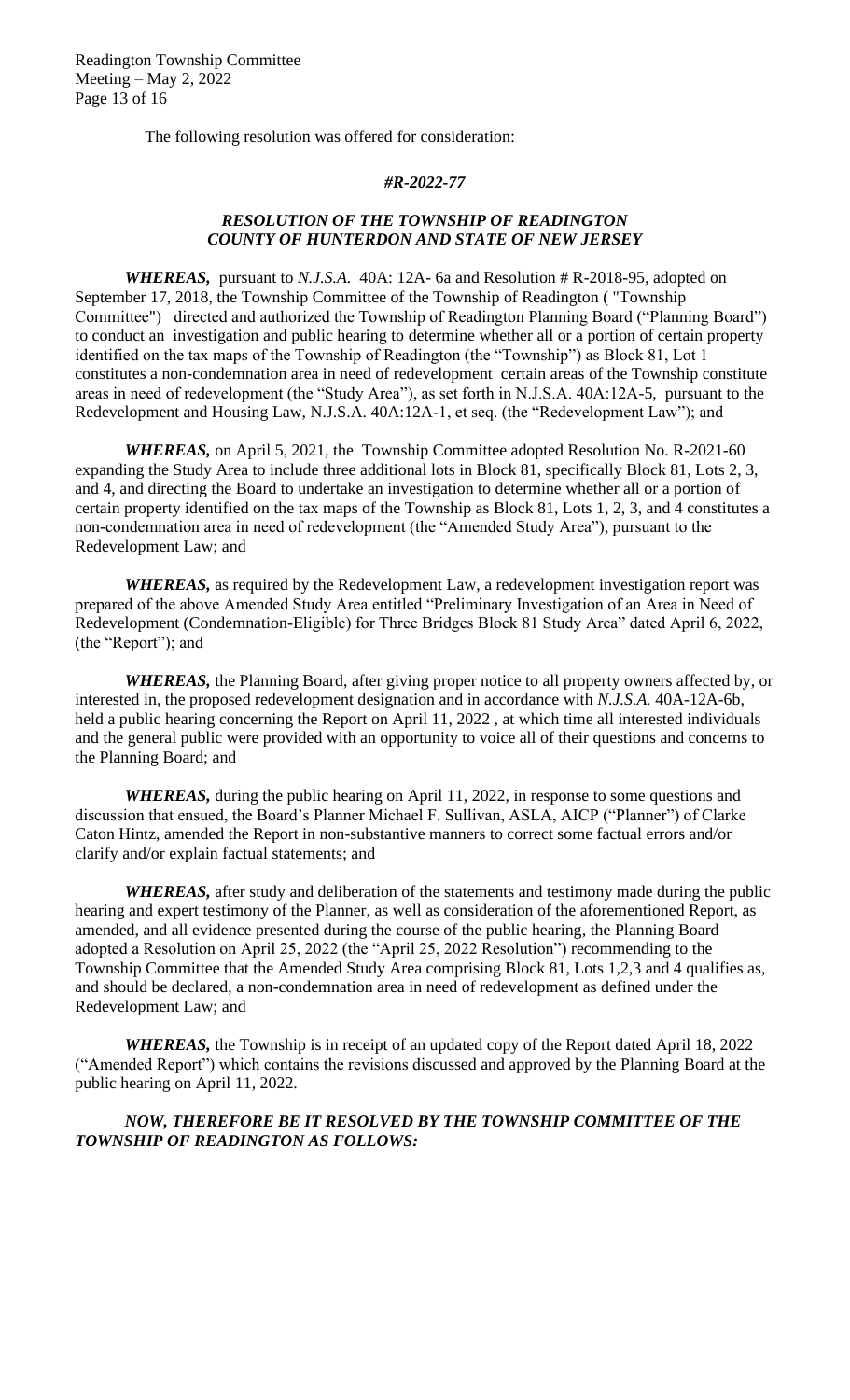## *Resolution #R-2022-77 cont'd:*

1. For the reasons set forth herein and in the preamble of this resolution, which are made a part of the findings hereof, the Township Committee endorses the findings of fact and conclusions of law made by the Planning Board at its April 11, 2022, hearing, and memorialized in the April 25, 2022, Resolution, as well as the investigation described in the Report, as amended during the hearing, and testimony prepared by the Planner, with respect to the Amended Study Area.

2. Based on the recommendation of the Planning Board, the Township Committee hereby determines that the Amended Study Area, specifically Block 81, Lots 1, 2, 3 & 4, satisfies the criteria contained in the Redevelopment Law, for the reasons set forth in the Amended Report, which Amended Report is incorporated hereto by reference, as if fully set forth herein.

3. The Township Clerk or her designee, is hereby directed to serve within ten (10) days a copy of this Resolution and Amended Report upon each person described by N.J.S.A. 40A:12A-6(b)(5)(d) and shall so notify the New Jersey Commissioner of the Department of Community Affairs, with service in the manner prescribed by *N.J.S.A.* 40A:12A-6.b(5).

4. The Planning Board is hereby authorized and directed to undertake preparation of a single, comprehensive redevelopment plan for the entirety of the Amended Study Area to be adopted by ordinance by the Township Committee, pursuant to *N.J.S.A.* 40A:12A-7, *et seq.*

5. A copy of the Amended Report, shall remain available in the Township Clerk's office for public inspection, together with this Resolution.

- 6. The Township Clerk shall forward a copy of this Resolution to the Planning Board.
- 7. This Resolution shall be effective immediately.

*A MOTION* was made by Mr. Albanese to adopt this resolution*,* seconded by Mrs. Fort and on Roll Call vote the following was recorded:

Mr. Albanese - Aye Mrs. Fort - Aye Mr. Heller -Aye Mr. Mueller -Aye Mayor Huelsebusch - Aye

## 10. *Request from Hedgerow Estates to Fund Compensation for Landscaping*

Administrator Sheola explained that a local landscaper offered to donate his labor but has requested that the Township provide the funding for the materials to landscape the island on the boulevard in Hedgerow Estates owned by the Township.

Karen Matorano, Governor Road, gave a brief explanation of the landscaping that will be designed on the boulevard.

 *A MOTION* was made by Mr. Heller to approve \$3,500 to fund compensation for landscaping for Hedgerow Estates, seconded by Mr. Albanese and on Roll Call vote the following was recorded:

| Mr. Albanese            | - Aye  |
|-------------------------|--------|
| Mrs. Fort               | - Aye  |
| Mr. Heller              | $-Aye$ |
| Mr. Mueller             | $-Aye$ |
| Mayor Huelsebusch - Aye |        |

## 11. *\* Approval of LOSAP Lists for Y2021*

This matter was addressed under the Consent Agenda.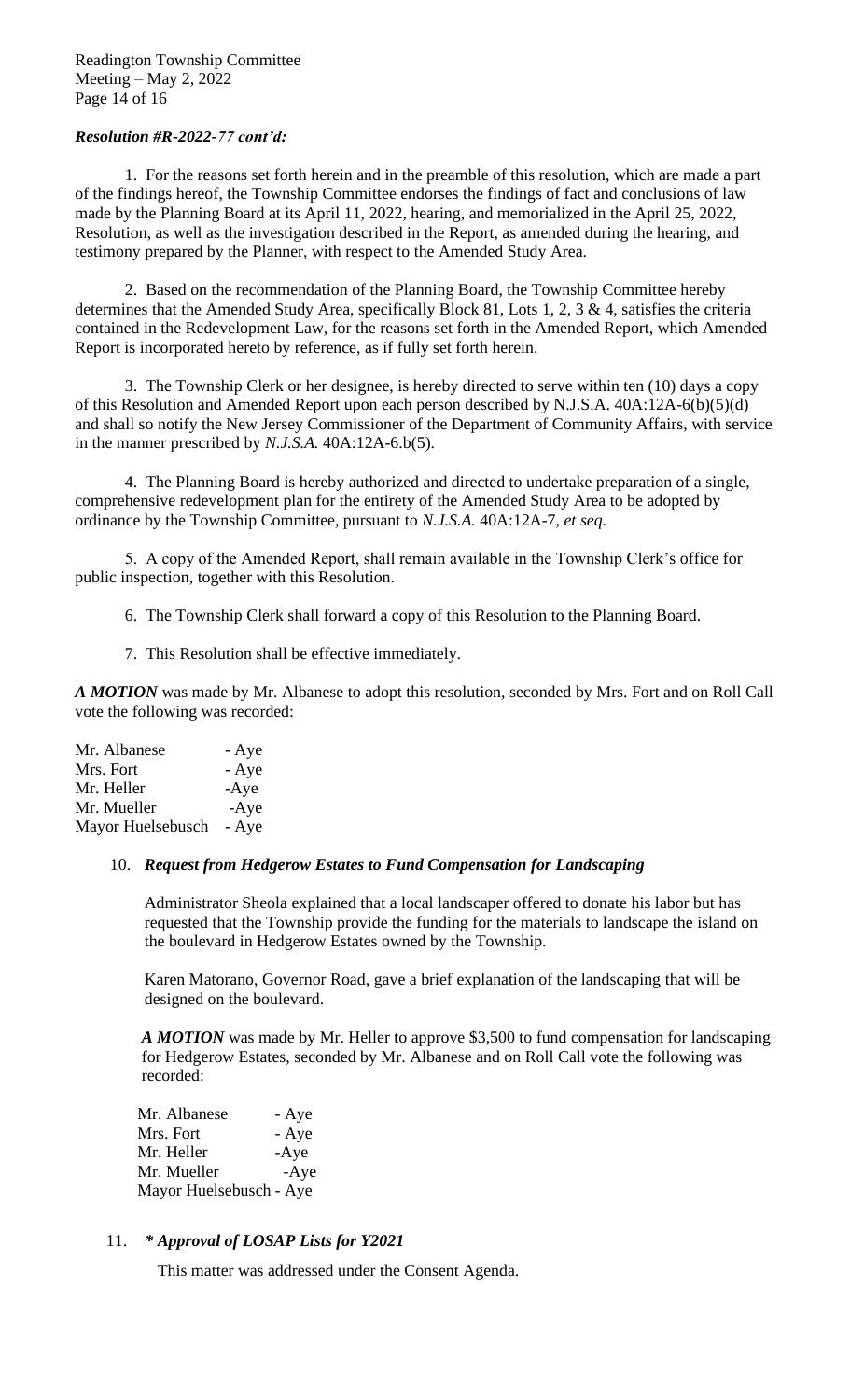Readington Township Committee Meeting – May 2, 2022 Page 15 of 16

# *ADMINISTRATOR'S REPORT*

Administrator Sheola thanked the Committee for their cooperation during the budget process.

#### *ATTORNEY'S REPORT*

Attorney Dragan stated that she had nothing further to report.

#### *ENGINEER'S REPORT*

Engineer O'Brien reported that state aide applications are due on July 1<sup>st</sup>. Engineer O'Brien also thanked the Waterwatch Advisory Committee for their assistance with the Tier A permit.

## *COMMITTEE REPORTS*

#### **JOHN ALBANESE**

Mr. Albanese reported that construction will begin on the pickle ball courts and basketball courts at Summer Road Park and lots of activities are planned for the Summer Spectacular that will be held at the park on June 23rd.

## **BETTY ANN FORT**

Mrs. Fort reported that the Memorial Day Parade will be returning this year.

#### **JONATHAN HELLER**

Mr. Heller reported that there was a great turnout for the annual tree giveaway and the stream clean up that was done in conjunction with Raritan Headwaters.

## **ADAM MUELLER**

Mr. Mueller reported that the Department of Public Works used some recycled stone and repaired some of the trailheads.

#### **MAYOR HUELSEBUSCH**

Mayor Huelsebusch reported that a new bike route sign was installed at the intersection of Route 523/629.

## *COMMENTS FROM THE PUBLIC*

Scott Scammell, Broad Street, inquired about the sewer capacity for the Three Bridges Redevelopment Area and commented on discussion of the Police Director.

Trevor Izzo, Mullen Road, inquired about the role of the Police Director.

Nelson Canha, Gleim Road, commented on the police chief promotional process.

Todd Terricone, Lamington Road, commented on the landscaping funding given to Hedgerow Estates.

Tommy DiStefano, Scrabbletown Road, inquired about the police chief process, sharing his concern about public safety and morale of the police department.